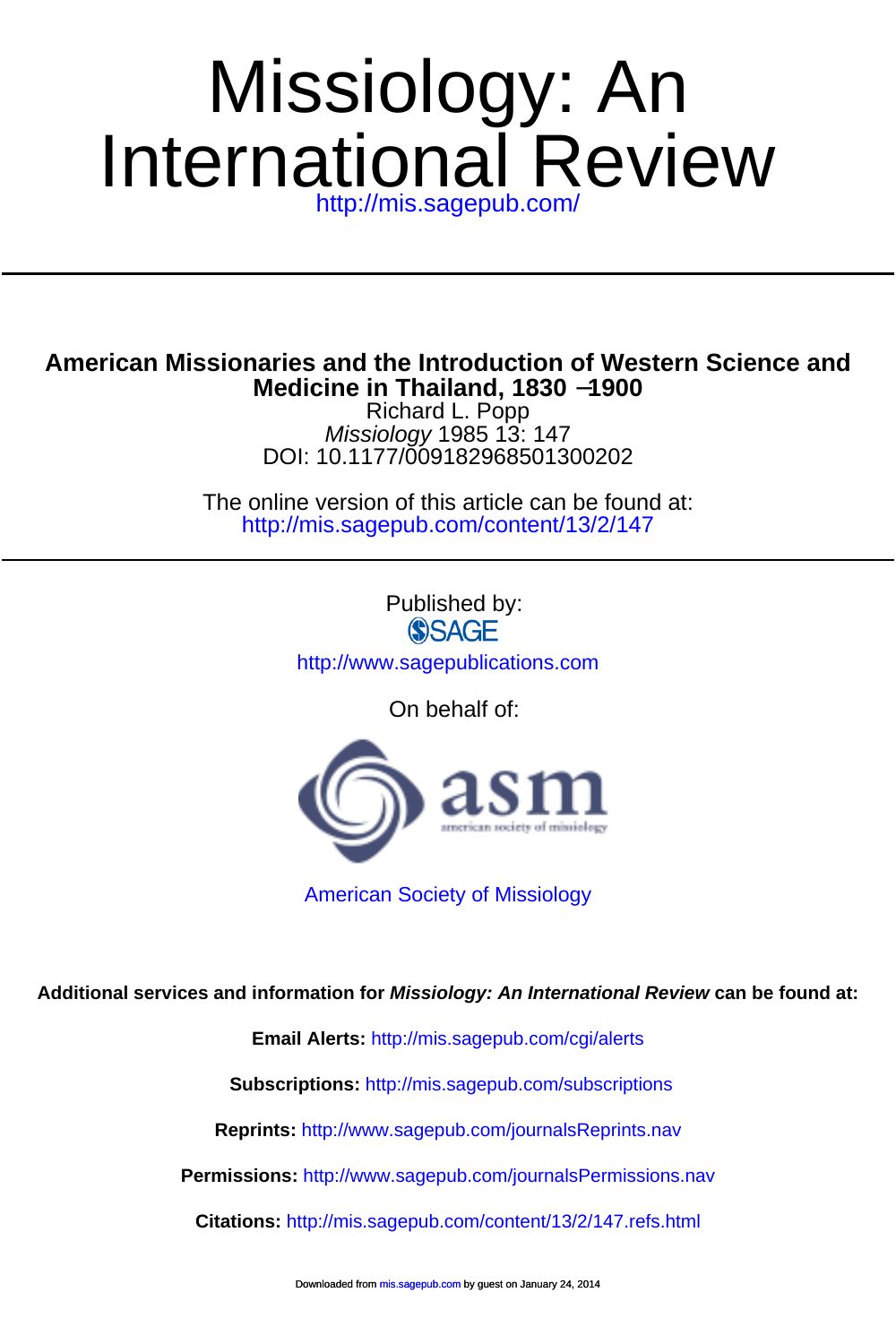>> [Version of Record -](http://mis.sagepub.com/content/13/2/147.full.pdf) Apr 1, 1985

[What is This?](http://online.sagepub.com/site/sphelp/vorhelp.xhtml)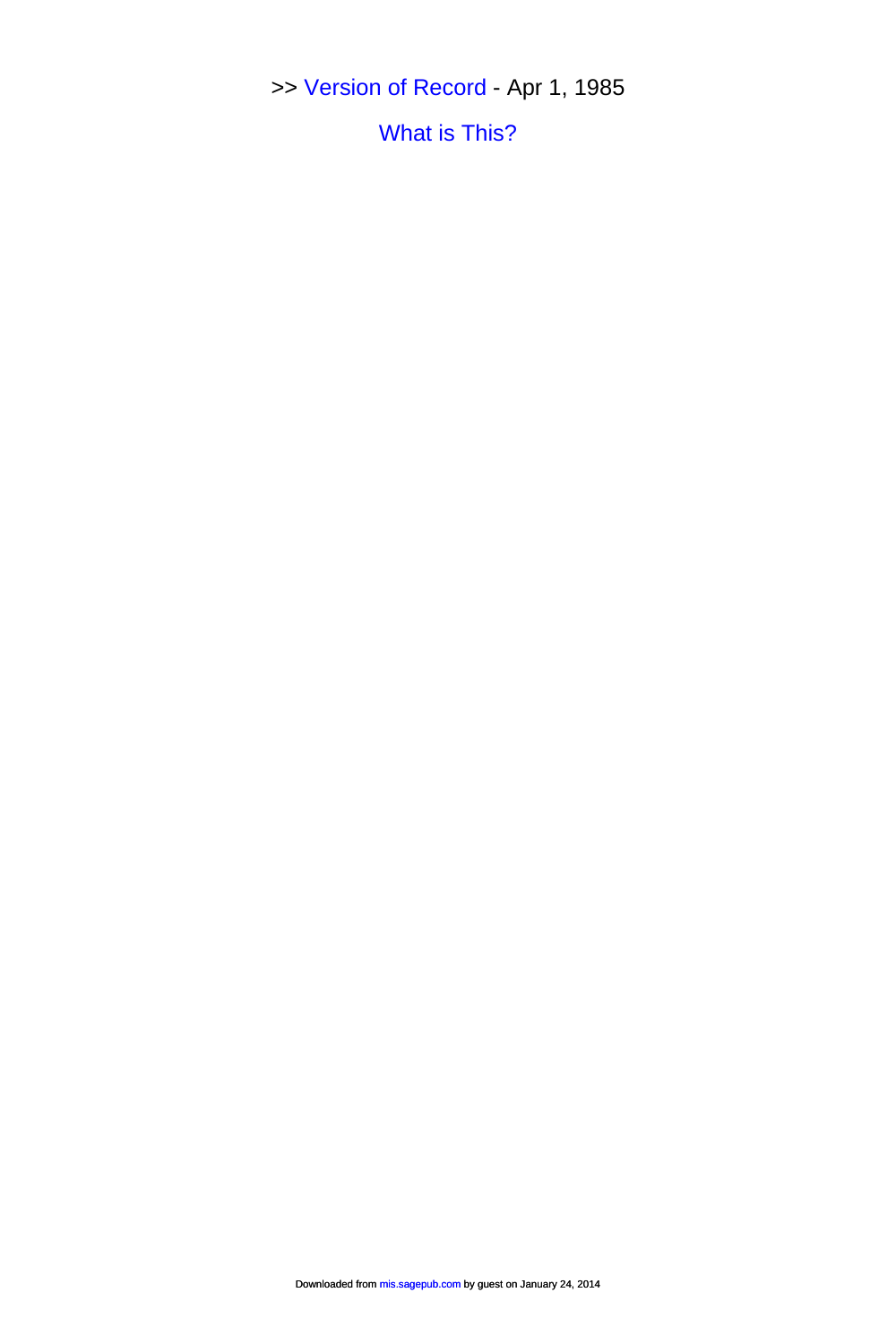## **American Missionaries and the Introduction of Western Science and Medicine in Thailand, 1830-1900**

**T** hailand offers a unique vantage point in studying 19th century missions in Asia. A small territory that served as a buffer state between the British and French empires in Southeast Asia, Thailand was an expanding regional empire in its own right in the **1800s.**  It was in a central position both geographically and culturally, and could be spoken of both as "farther India" and as a back door into China.

Although influenced by the pressures of colonialism and imperialism, Thailand remained independent. Thailand experienced peace through most of the 19th century. It is possible to view missionary programs and strategies there more clearly than in other places where Western powers intervened by force.

Thailand is unusual among Asian nations in that the missionaries there encountered less opposition, and less success, than their co-workers in other countries. Generally they were welcomed and encouraged by the leaders of the country and were allowed to preach with great freedom. Even so, few joined the church outside of the missionaries' own servants and employees.

The major problem the missionaries faced was not direct opposition but a wall of indifference to the gospel message. People listened to preaching and read tracts, but were not moved. Although missionaries thought there could be no real substitute for the Word of God, they had to develop other methods to reach their audience. These included the use of healing and teaching to

**Richard** L. Popp **is** a PhD candidate in history at the University of Chicago. He spent two years in Thailand as a **Mormon** missionary. This article contains the substance ofa longer dissertation on which he is working. Permission is given **to**  reprint this article in Missiology.

*Missiology: An International Review, Vol. XIII, No. 2, April 1985*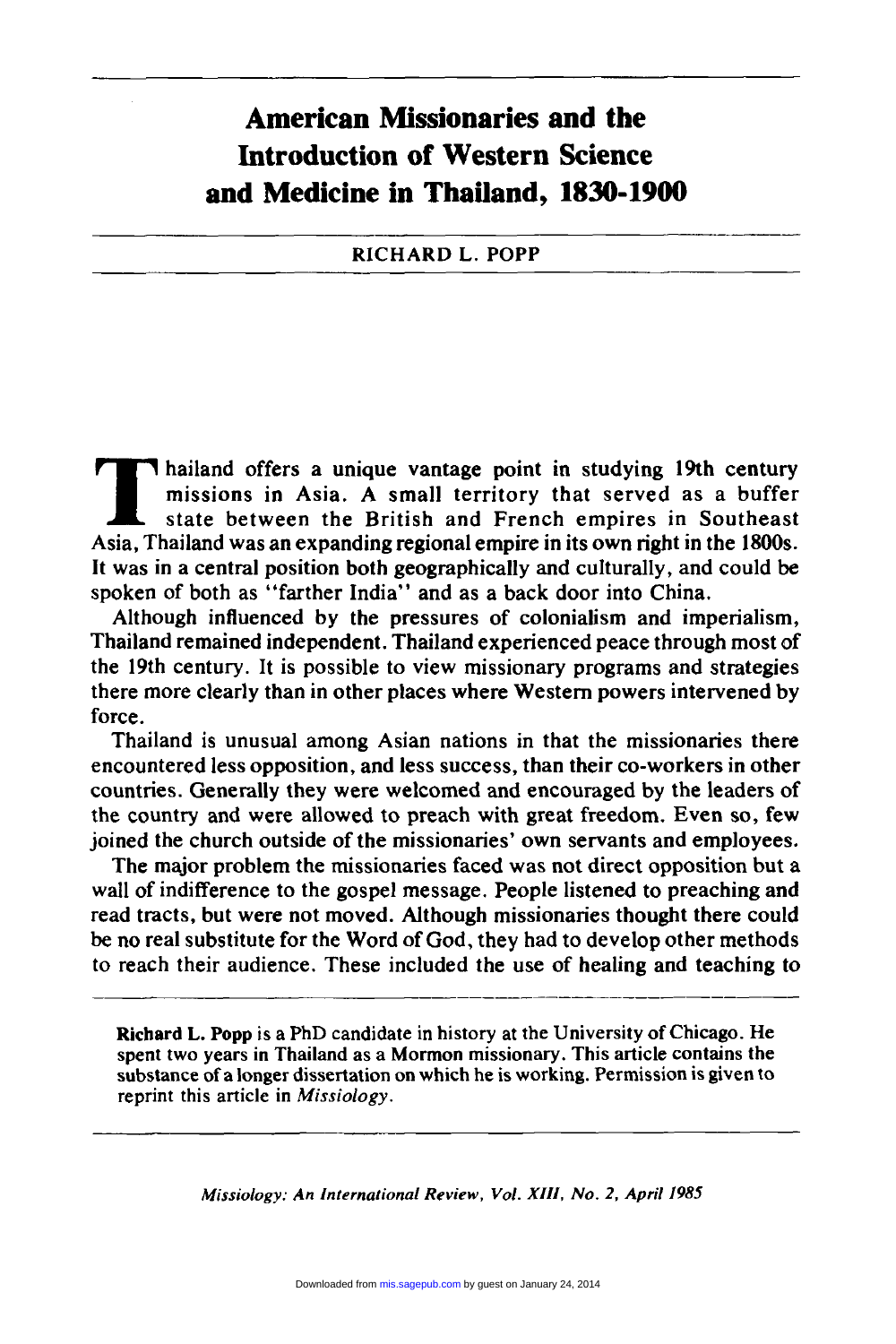gamer friendship and goodwill among the populace and the spreading of new ideas to break down pagan superstitions and religious beliefs.

In spite of the small numbers of people who became Christians, the missionaries had a tremendous impact on the country in terms of introducing Western medicine and science. Many of the best schools and hospitals in Thailand were established by Christian churches and became models for government-sponsored institutions. The missionaries could claim some great accomplishments in the role they played in transforming and uplifting Thailand, but they usually did so with a sense of apology, as a consolation for their failure in terms of what mattered most. American missionaries in 19th Thailand, but they usually did so with a sense of apology, as a consolation for<br>their failure in terms of what mattered most. American missionaries in 19th<br>century Thailand were single minded — to save the "poor benighted<br> heathen" by bringing them to Christ. Evangelism was the only sort of service to mankind that could have any lasting value. Argued was the question whether civilization should precede Christianity or whether it followed as a result, but for the missionaries, "civilization" meant Christian civilization.

What I hope to show is how the missionaries used schools, hospitals, science and technology as tools in their project of converting people to Christianity. Seeing the rapid acceptance of Western ideas and modem conveniences by the Thais, the missionaries thought it inevitable that they would accept Christianity **also.** This was a reasonable inference, but it failed to take into account the possibility of active involvement by Thai leaders who had their own ideas. They let the missionaries preach in order to get improvements for their country and used Western scientific knowledge to rationalize Buddhist teachings. The missionaries were, in a sense, beaten at their own game, unwittingly responsible for bringing Thailand into the 20th century with a government and society based on a revitalized Buddhist ideology.

American mission boards first became interested in Siam after receiving letters from Charles Gutzlaf€ and Jacob Tomlin, who had made exploratory visits there and found it a promising field. Both the American Board of Commissioners for Foreign Missions and the American Baptist mission in Burma responded to the appeal. The ABCFM sent David Abeel to Bangkok in **183 1,** and two more families in **1834,** one to learn the Siamese language and the other, Chinese. The Baptists sent one of their missionary families from Burma to Bangkok in **1833.** 

The time was propitious. Though still small, American foreign mission efforts were beyond their infancy, having been operating for nearly twenty years. Stations had been planted in India, Ceylon, Burma, Canton, the Sandwich Islands, Palestine and Liberia. Systems were in place to recruit and train new missionaries, collect funds and to disseminate missionary news to supporters at home and workers in the field. A program of proselytizing had been developed based on tested methods. Programs included learning local languages, translating and printing the Bible and other tracts, preaching and setting up schools and dispensaries.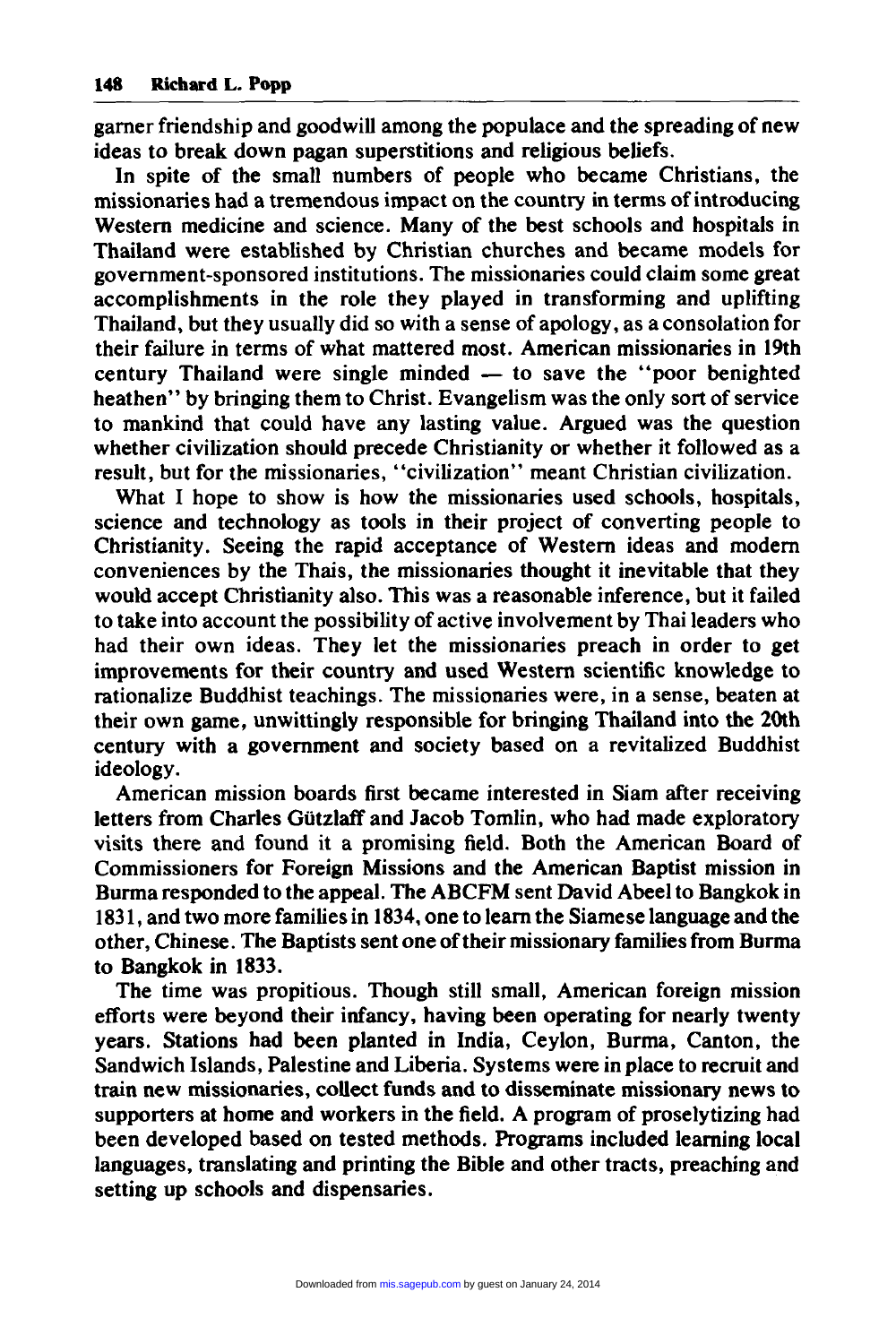**No** better location than Siam could have been chosen for a new station. Trade treaties had recently been concluded with Britain and the United States. Bangkok was in a good location for commerce and communications with Singapore and Canton. It was **a** gateway to a prosperous area which included populations of Thais, Chinese, Malays, Peguans and **Laos.** Unlike China and Japan, Siam was open to foreigners.

The missionaries were welcomed initially by **a** number of important men who were anxious to learn English, astronomy and geography. Nationals wanted to see the latest developments in medical techniques, printing, shipbuilding and just about anything else the West had to offer. This was a source of great hope for the missionaries, who thought that these interests would lead naturally to acceptance of Christianity **as** a superior religion over Buddhism; and, if one or two influential nobles could **be** converted, the rest of the country would not be far behind. It **also** became a source of continual frustration, for the missionaries never quite realized that interest in Western civilization did not imply interest in Christianity.

#### **Medicine**

Medical practice was **so** firmly associated with missionaries in Thailand that the Thai word for doctor, *mo,* was applied to any missionary, whether a physician or not. Indeed, many missionaries who had no formal training dispensed medicines. The first Protestant missionaries in Thailand, Gutzlaff and Tomlin, mainly engaged themselves by handing out tracts and medicines. They reported being thronged for **both.** Others followed this practice, using whatever medical knowledge they had in treating patients until trained doctors were available *(Missionary* Herald **29[ 18331: 1617, 31** [ **18351: 184).** 

The precedent for medical work was Christ's own ministry, **as** explained by Dr. Ernest **A.** Sturge in an annual report of the Petchaburi station:

Medical mission work is as old as the Gospel dispensation. Our Saviour himself was the first medical missionary, and the early disciples followed closely in His footsteps, holding in their divinely-joined relationship preaching and healing. Statistics prove that where these two agencies are properly combined the work is most successful **(Con 1886:3 14).** 

#### Sturge went on to explain the utility of medical service to the missionary enterprise:

In establishing a hospital in Petchaburee our object was not only to give bodily healing to the people, but also to bring the life-giving gospel to many who would not otherwise be reached; to break down any opposition which might exist, and raise the company **of**  missionaries in the estimation of the natives, who appreciate **the** services of a physician more than the preaching of the Gospel **(Cort 1886:321).** 

It might be well to remember that medicine practiced by American physicians in the **1800's** was not very scientific or effective. Until late in the century when bacteriology began to be developed, notions of causes of diseases and treatment were hardly better tha[n those](http://mis.sagepub.com/) *of* the Siamese doctors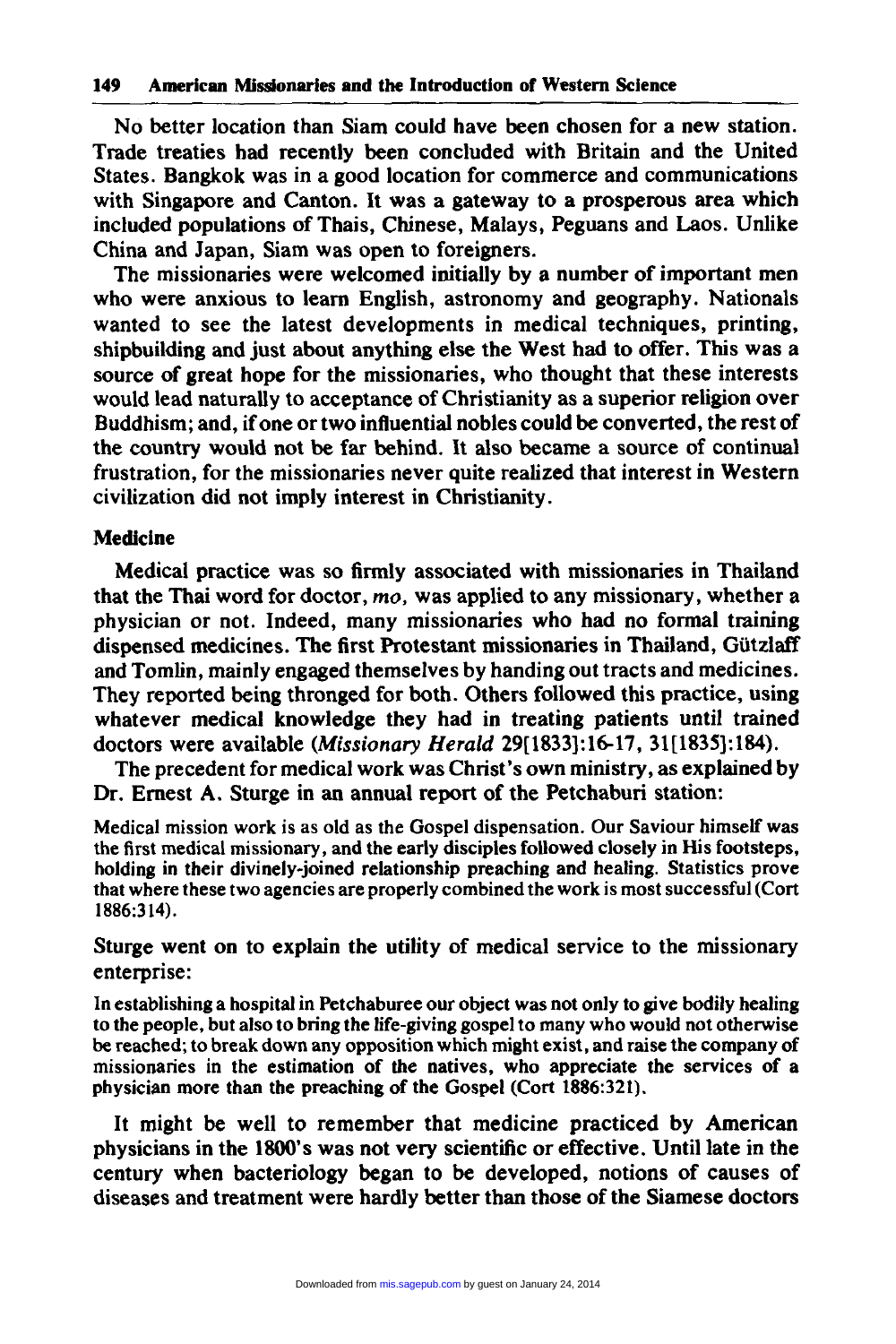Americans berated. One could say that the Americans at least were **on** the right track because they believed that diseases had natural causes rather than coming from evil demons. The therapeutic value of their treatments, however, was not substantially different. The missionary doctors scorned Thai potions made of the bones, teeth, blood and gall of various wild animals (Cheek **1884:513),** but their own prescriptions containing poisonous compounds of mercury for use as powerful emetics and cathartics could be just as useless and dangerous (Rothstein **1972:41-62).** 

There were three major exceptions to this. One was smallpox vaccination. American doctors did not understand how it worked, but developed procedures which were effective in producing immunity to a very deadly disease. The second was surgery. Although techniques in the West had not advanced for centuries, surgery was not practiced at all by the Thais. The missionary doctors' ability to remove surface tumors and sew up wounds won many friends. Thirdly, missionaries brought quinine with them. Although applied indiscriminately to "fevers" of many **sorts,** quinine was only effective against the symptoms of malaria which had not yet been distinguished as a separate disease. It was one of the few items in their *mareria medica* that had real therapeutic effects .

The first missionary physician in Thailand was Dan Beach Bradley, who arrived in **1835** under the sponsorship of the ABCFM. **A** dispensary was established where patients could be seen and treated in an orderly fashion, and Bradley saw **40** to *50* patients a day. A waiting room was set up where native employees read scriptures and tracts to the captive audience. In addition, Bradley gave a tract to each new patient he met *(Missionary Herald*  **32[1836]: 179, 205-206).** 

Bradley is credited with introducing several medical innovations into Thailand, including surgery, smallpox vaccine and Western obstetrical practices. Aware that a failure could easily ruin his reputation with the many attending onlookers, Bradley removed tumors, cataracts, lip cancers and even limbs. Fortunately, his early efforts were successful and did much to win him acclaim (Lord 1969:83-84).

His attempts **to** immunize against smallpox met with more difficulties, but eventually Bradley was able to establish a regular vaccination clinic. The main problem was getting live vaccine, which had to be shipped from Boston. It often expired before arriving in Bangkok. Many experiments were tried to preserve and stretch supplies of the valuable vaccine. When none was available Bradley tried inoculating with pus obtained from local smallpox victims. This carried the added danger of infecting otherwise healthy persons. The vaccinations did not always take, and some patients died who received the vaccine too late. Strong reactions could have resulted against the foreign doctor in such a situation, but the king and other nobles showed their full support of Bradley by giving him their slaves and in several instances their own children to practice on, feeling that even the glimmer of hope Bradley offered against the disease was worth the ris[ks \(Lord](http://mis.sagepub.com/) **1%9:85-87).**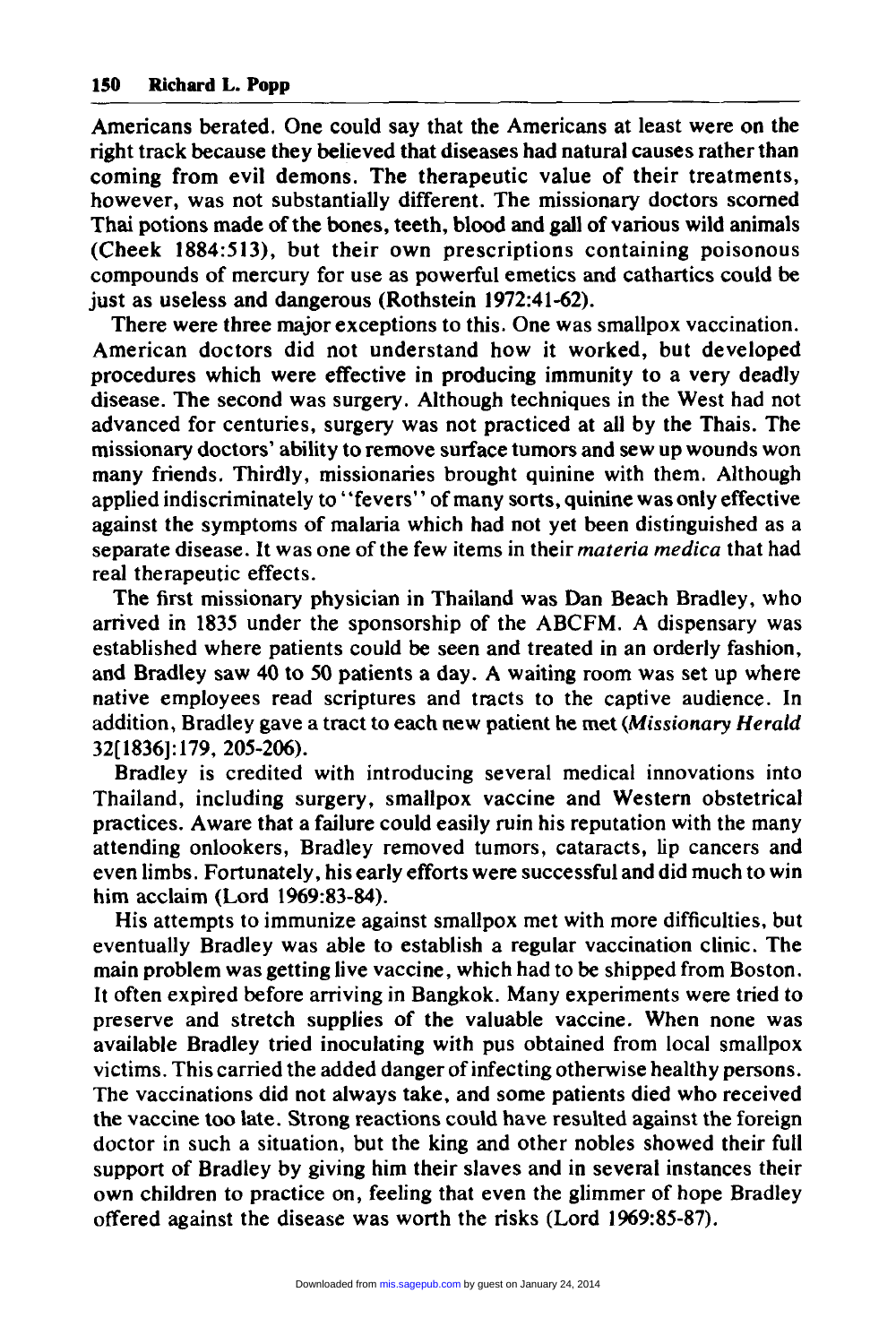Bradley also worked to change obstetrical practices in Thailand, although it took longerfor his teaching in that area to take hold. Specifically, he inveighed against the custom of making women who had given birth lie on a hard wooden couch close to a hot charcoal fire, in order to "dry away" any post-natal diseases. Several of the nobles were convinced that European methods were superior, but were afraid to adopt them because they might draw disfavor from the queen and others at court (Lord 1969:89-90, Cowan 1967:41-59).

Although demands for Bradley's medical services continued to increase, he began curtailing his hours at the dispensary after his second year in Bangkok. The annual report of the mission for **1837** gave for a reason that

the medical and surgical treatment of the sick among the heathen, however much interest it may excite, and however much good it may seem to accomplish, is not to be compared with the humble and noiseless work of enlightening souls *(Missionary*  Herald **34[ 1838]:4 15).** 

In other words, medical work was interfering with the real purpose of Bradley being in Siam — converting the heathen. Bradley spent more and more of his time in writing, printing and distributing tracts.

Samuel Reynolds House was the next physician **to** come. He arrived in 1847 just as Bradley's ship was leaving port to take him back to the U.S. for a furlough. House was directly out of medical school, had never actually practiced medicine on his own, and was hoping to learn the ropes from Bradley. **As** it was, people came with urgent needs for treatment and he was obliged to reopen Bradley's dispensary by himself.

George Haws Feltus noted House's sympathy **for** the suffering he saw and his attempts to alleviate it. During an outbreak of smallpox "he roamed about the city in his free hours soliciting patients for vaccination, explaining, entreating, warning and almost hiring parents to permit him to inoculate their children." Having read of the recent discovery of ether as an anesthetic, he devised an inhaling apparatus to use it for an 84-year-old woman who needed an 8-inch piece of bamboo extracted from her flesh (Feltus 1924:67, 87-88).

House devoted long hours to the care of his patients, although he tried to divide his time between the dispensary and language study. Feltus discovered, however, where his true motivations lay:

All through his journal in these early years it appears that his heart was more occupied with the healing of souls than of bodies. To him the hospital was a means of gaining intimate contact with people that he might tell them about Jesus (Feltus **1924:87).** 

After about four years House gave up most of his medical practice in favor of preaching. His reasons for doing so indicate both his frustration with the ineffectiveness of medicine to cure the physical ailments he encountered daily, and his realization that the direct work of saving souls was really more important to him. Feltus concludes:

. . . the medical profession proved to be depressing to him because the sense of responsibility in decisions coincided too closely with his natural diffidence; and there was a slow but constant ebbing of self-confidence. [Continuanc](http://mis.sagepub.com/)e in the medical **work**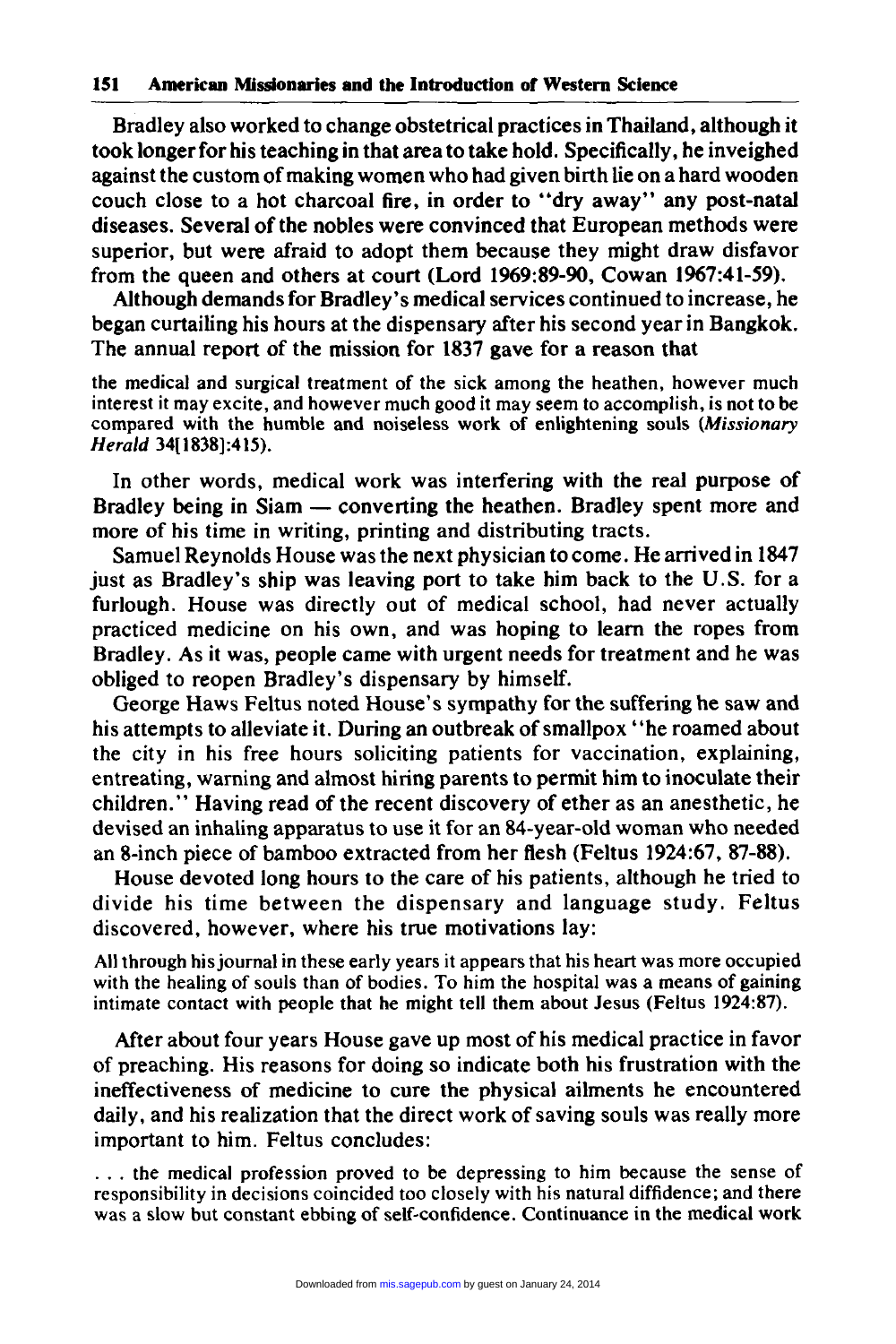**was liable to have lessened his general effectiveness for missions for this reason. But the more direct Gospel work of colportage, touring and teaching seemed to harmonise better with his mind** *so* **that he was buoyed up with hope and inspired with a courage that knew no obstacles (Feltus 1924:89-90).** 

More doctors were sent in the **1870s** and **1880s** as the Presbyterian Board attempted to place a physician in each missionary station. Permanent hospitals were established in several locations. Medical work received increased emphasis through the years, but it still remained subservient to the main **goal** of conversions. Numbers of converts were a part of hospital statistics just as much as numbers of patients treated (Cort **1886:322).**  Hospitals were not benevolent institutions, strictly speaking; although the poor would not be turned away, doctors were expected to meet their expenses by charging for drugs and operations whenever possible. This would, in fact, teach people the Christian principle of paying for services rendered (McFarland **1928: 199).** One doctor who had worked in Thailand for **14** years was released from mission service in **1908,** ostensibly because he recognized some **good** in Buddhist teachings and did not have his heart into converting the natives. Although he was well liked and respected in the community he served, he was not contributing to the missionary cause (Maen Pongudom **19B:444).** 

#### **Science**

Scientific knowledge of many sorts was used by the missionaries in the course of their work. Information and gadgets could be passed out **as** a way to make friends or to gain a sympathetic audience. They could be used in direct attacks on Buddhist teachings oras extra leverage to convince someone of the missionaries' truthfulness. Science, technology and other aspects of Western civilization were seen as fruits of Christianity that could not **be** taken without acknowledging their source.

The missionaries were encouraged from the beginning by the contacts they had with some of the nobles. Gützlaff reported that one of the crown princes "speaks the English, can write a little; can imitate the works of European artisans; and is a decided friend of European sciences, and of Christianity" *(Missionary Herald* **29[18331:31).** Members of the royal family and important government officials called regularly at the missionaries' homes to request medicines, books, conversation in English, and demonstrations of chemistry and electricity. **As** language facility increased on both sides, religious discussions were requested. Realizing that a few well-placed friends could be of immense help to their cause, the missionaries energetically cultivated these relationships.

John Taylor Jones, the first Baptist missionary in Thailand, was quizzed concerning astronomy and the earth's rotation. He procured a globe and orrery to help explain the concepts *(Baprisr Missionary Magazine*  **18[1838]:49).** In **1841** Jesse Caswell gave lectures on the cycles of the sun and moon, eclipses, earthquakes, winds and the s[hape of th](http://mis.sagepub.com/)e earth *(Missionary*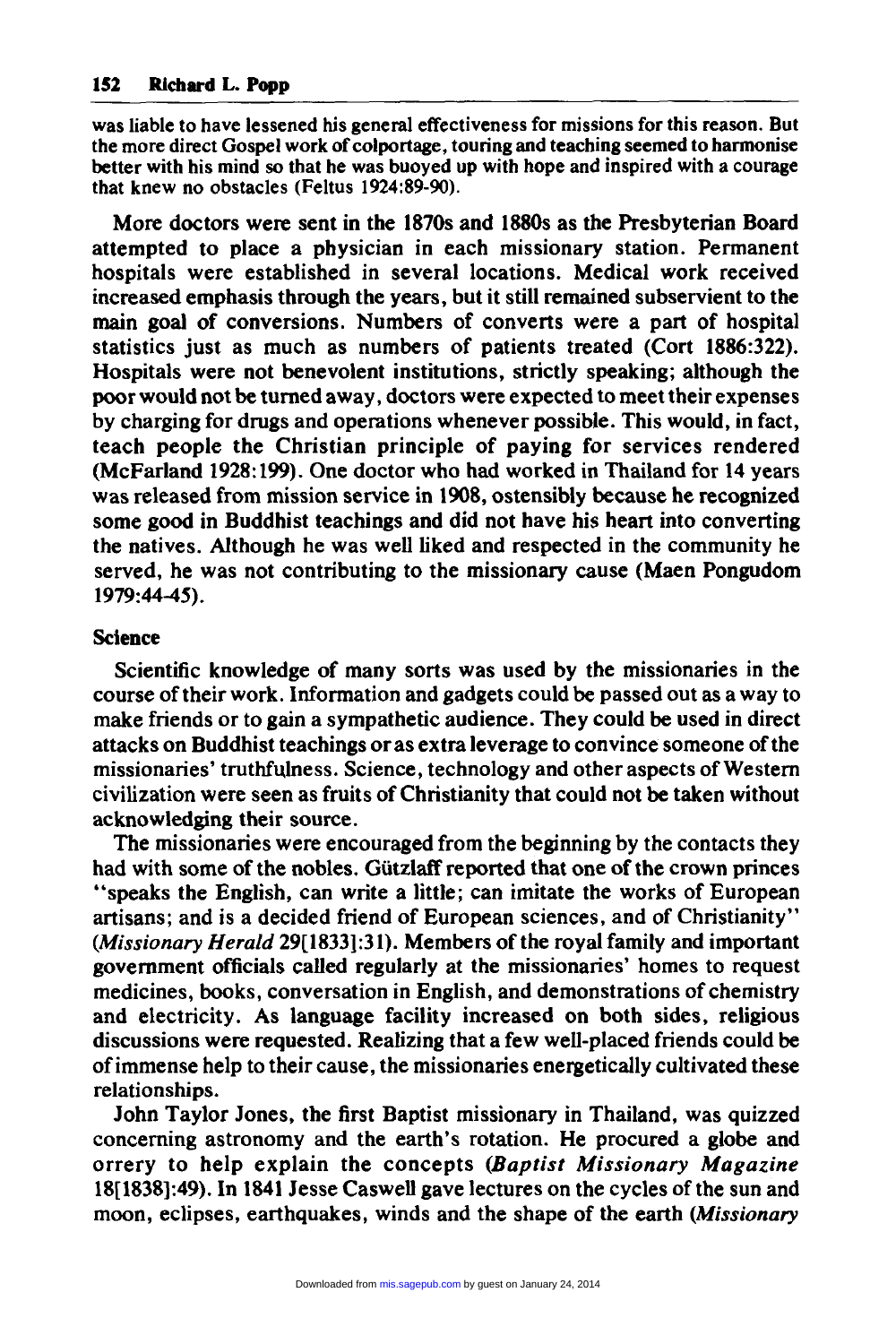*Herald* **381 18421: 147).** A few years later Caswell and **Dr.** House conducted a series of lectures for the servants and employees on the mission compounds. The lectures eventually drew a wider audience, including the two crown princes. As Caswell did the talking, House performed demonstrations with the aid of chemicals, a magnetic machine, a globe, a set of physiological and hygienic charts, a skeleton and other equipment. The subjects included the digestion of food, phases of the moon and their effect on tides, generation of hydrogen and oxygen gases, the barometer, electricity and the telegraph (Feltus **1924: 57-58).** 

Several of the nobles became amateur scientists and built their own laboratories and workshops. Noteworthy was Prince Chuthamani, the younger of the crown princes, who repaired watches as a hobby and built his own machine shop. In **1848** he constructed a miniature steamboat and sailed it on the Chao Phraya River (Cowan **1%7:41-48).** The missionaries often served as purchasing agents in acquiring machinery and instruments for these men. They **also** wrote and translated scientific treatises and textbooks which they printed on the mission presses.

The introduction of the printing press, in fact, was one of the major impacts of the missionaries. Dan Bradley brought the first press with him to Bangkok in **1835.** Along with publishing the Bible and large numbers of Christian tracts, the missionaries also printed dictionaries, grammars, schoolbooks, almanacs and newspapers, in English and Siamese. Several missionaries, including Bradley, were able to support themselves by printing government documents and private jobs.

Caswell found that giving scientific lectures provided "excellent opportunities for demonstrating the falseness of the sacred books of the Siamese." **A** knowledge of the world could, he said, "contribute much to the enlargement of their minds and a preparation for the reception of the gospel. Truth of any kind is food for the soul" *(Missionary Herald* **38[1842]: 147,280).**  House's rationale for teaching science was similar, and is explained in his biography:

Observation early disclosed to him, what other educators had discerned elsewhere, that the chief obstacle to the consideration of the spiritual message of Christianity was the false cosmogony as held by the people , . . They were **so** obsessed with fallacies about natural phenomena that there was but small common basis of physical knowledge upon which the missionaries could build an argument to dispose of these grotesque ideas. . . First he sought *to* remove some of these false ideas by pointing out common facts of nature which the natives had never observed. Next he sought to explain the conception of *God* as Creator. From this he led **on** to the love and mercy of *God* as revealed by Jesus (Feltus **1924:65-66).** 

One of the best examples of this strategy working is the case of Nan Inta, the first convert baptized in Chiang Mai. In recounting the incident, Daniel McGilvary reveals how he used science to convince people of the truth of Christianity:

We had some arguments, also, on the science of geo[graphy, on](http://mis.sagepub.com/) the shape of the earth,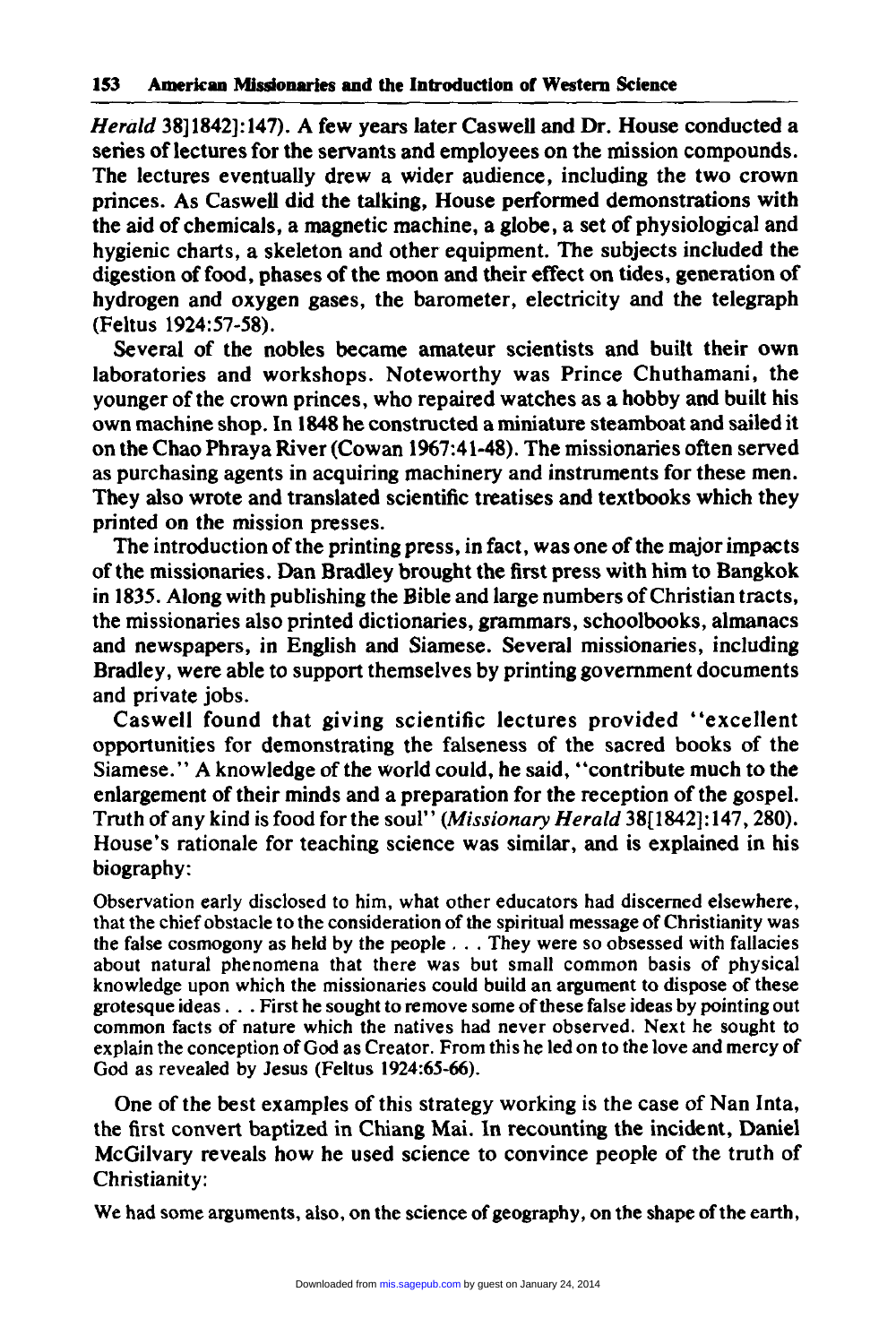on the nature of eclipses, and the like. What he heard was as foreign to all his preconceived ideas as was the doctrine of salvation from sin by the death of Christ. Just before the great eclipse was to occur I told him of it, naming the day and the hour when it was to occur. I pointed out that the eclipse could not be caused by a monster which attacked the sun, as he had been taught. If that were the cause, no one could foretell the day when the monster would be moved to make the attack. He at once caught that idea. If the eclipse came **off** as I said, he would have to admit that his teaching was wrong on a point perfectly capable of being tested by the senses. There would then be a strong presumption that we were right in religion as well as in eclipses. He waited with intense interest for the day to come. The sky was clear, and everything was favourable. He watched, with a smoked glass that we had furnished, the reflection was favourable. He watched, with a smoked glass that we had furnished, the reflection<br>of the sun in a bucket of water. He followed the coming of the eclipse, its progress, and<br>its passing off, as anxiously as the wise men and like them, he, too, was led to the Saviour (McGilvary **1912:97-98).** 

The missionaries consistently used science as a way to prove the existence of God and creation, to shake belief in Buddhist writings and to break down traditional ways of thought that they felt hindered the acceptance of Christ. The annual report for the Baptist mission in 1847 declared, "We think it is a good omen that so many of the Siamese are becoming sensible of the value of the mechanical and scientific improvements of Christian nations. Their attachment to their old superstitions is almost invariably weakened by the light they thus receive" *(Baptist Missionary Magazine 27*[1848]:77). Accepting anything new from the West was a step toward recognizing the truth of the Gospel. When the princess of Chiang Mai told McGilvary that she believed what he taught but could not forsake custom, he pointed out that:

You do daily forsake old customs, and adopt new ones which **your** ancestors never knew. The whole method of government is changing. This foreign cloth, which your maidens are sewing for priests' robes, was all unknown to your forefathers. These things all come from lands where the people worship neither the Buddha nor the spirits. These are only some of the fruits that grow on the tree (McGilvary **1912:186).** 

In summarizing the progress Siam had made in the **50** years since the American missionaries had arrived, Mary L. Cort pointed not only to crowded chapels but also to the customs house, the royal mint, telegraph and telephone offices, uniformed soldiers, the post office and the new palace with electric lights. Government schools had been established by the king where young men could learn English. Although care was taken not to have religion taught, it was, she said, "impossible to separate Christianity from the English language, and the very schoolbooks furnished by the king are full of its sublime teachings" **(Cort** 1886:378-382).

In mission histories the process of modernization in Thailand is usually described in terms of the missionaries bringing Western ideas and inventions, and the Thais accepting them. This is not really a fair construction, nor does the chronology of events bear it out. First of all, Thailand had a legacy of relations with the West going back to the 16th century. The destruction of the capital at Ayuthaya by the Burmese in 1765 and subsequent disruptions caused by a change in dynasties broke off mo[st of these](http://mis.sagepub.com/) connections. But as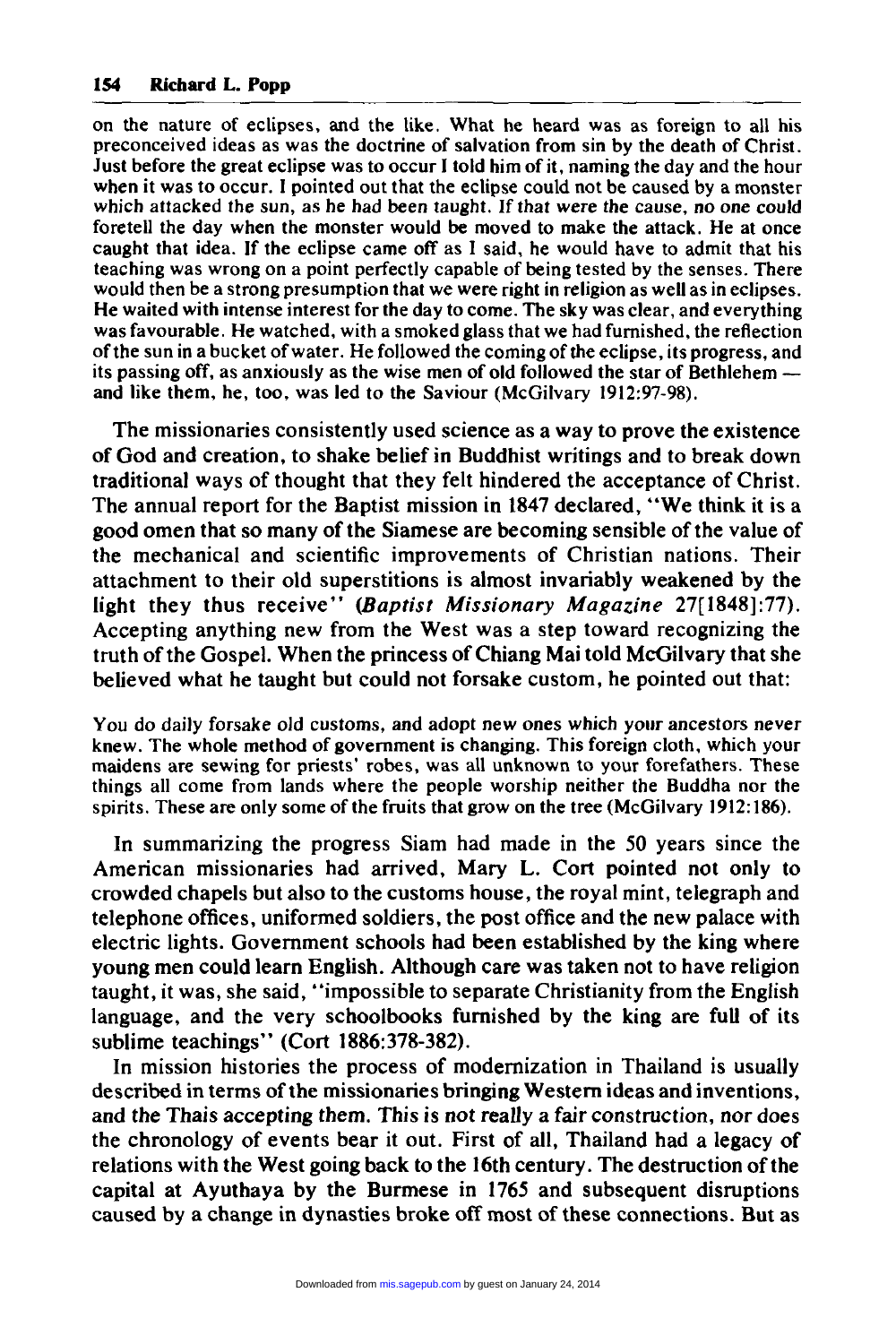the Chakri kings established a new government in Bangkok, diplomatic and trade contacts were resumed. Portugal opened a consulate in **1818,** and a treaty was concluded with Britain in **1824.** Also in **1824,** a new group of Catholic missionaries began arriving from France. By the time the American missionaries came on the scene in the mid-I **830s,** foreign trade was increasing steadily and a treaty had also been made with the United States. Thais were already aware of what the West had to offer.

Secondly, Thai nobles were not passive receivers of Western goods and ideas that found their way to Bangkok, but were actively seeking at the moment the American missionaries arrived. **Robert** Hunter, an independent British merchant, was a ready supplier of guns and European-style furniture, but the missionaries were recognized as a better source for information on medicine, science, technology and English grammar. 'Missionaries often wondered at the excellent treatment they received from the leaders of the religious and social institutions they openly attacked, but it is not hard to understand when one realizes that the desire for Western knowledge predated the missionaries' coming. The Thais' motives for obtaining it were completely different from those of the missionaries in giving.

Mongkut , who became king in **185 1,** was a close friend and genial adversary of the Christian missionaries. Since becoming a Buddhist monk in **1824,** he had established himself as a Pali scholar, was knowledgeable about many other Asian languages, had learned Latin from a Catholic priest and considerable English from the merchant Hunter. In **1845** Mongkut engaged Jesse Caswell to teach him English on a regular basis, and in return allowed Caswell to use a room at his temple to preach and distribute tracts. Mongkut was the first Thai to run his own printing press, and devised his own font of type to print books in Pali. He was particularly interested in astronomy, and prided himself on his ability to calculate eclipses. **In 1868,** when he found out a total eclipse of the sun would **be** visible in southern Thailand, he arranged a grand expedition. He invited a French astronomical team, the court astrologers and as many of the foreigners in **Bangkok** as were willing to attend. He was delighted when his calculations proved to be more correct than those of the French scientists by two seconds (Moffat **1961:169-172).** 

Not only was Mongkut the *defucro* head of Buddhism in Thailand, he was also the leader of a reform sect. He repudiated many of the practices of Thai priests in favor of the Mon discipline of Burma which he felt was more orthodox. He also worked to purify the canon of Buddhist writings by weeding out the books which were based on superstition or accretions to the teachings of the Buddha. Much of his interest in astronomy and geography came from his desire to rationalize Buddhist thought by discrediting astrology, fanciful cosmologies and other mythical tales. Missionaries read Mongkut's attacks on the Buddhist establishment as a sign of internal decay and dissension, and thought that his acceptance of the truth of Western science and the "modern" ideas of the "Thammayut" movement were indications that Buddhism was crumbling (Re[ynolds](http://mis.sagepub.com/) **1973:84-96).**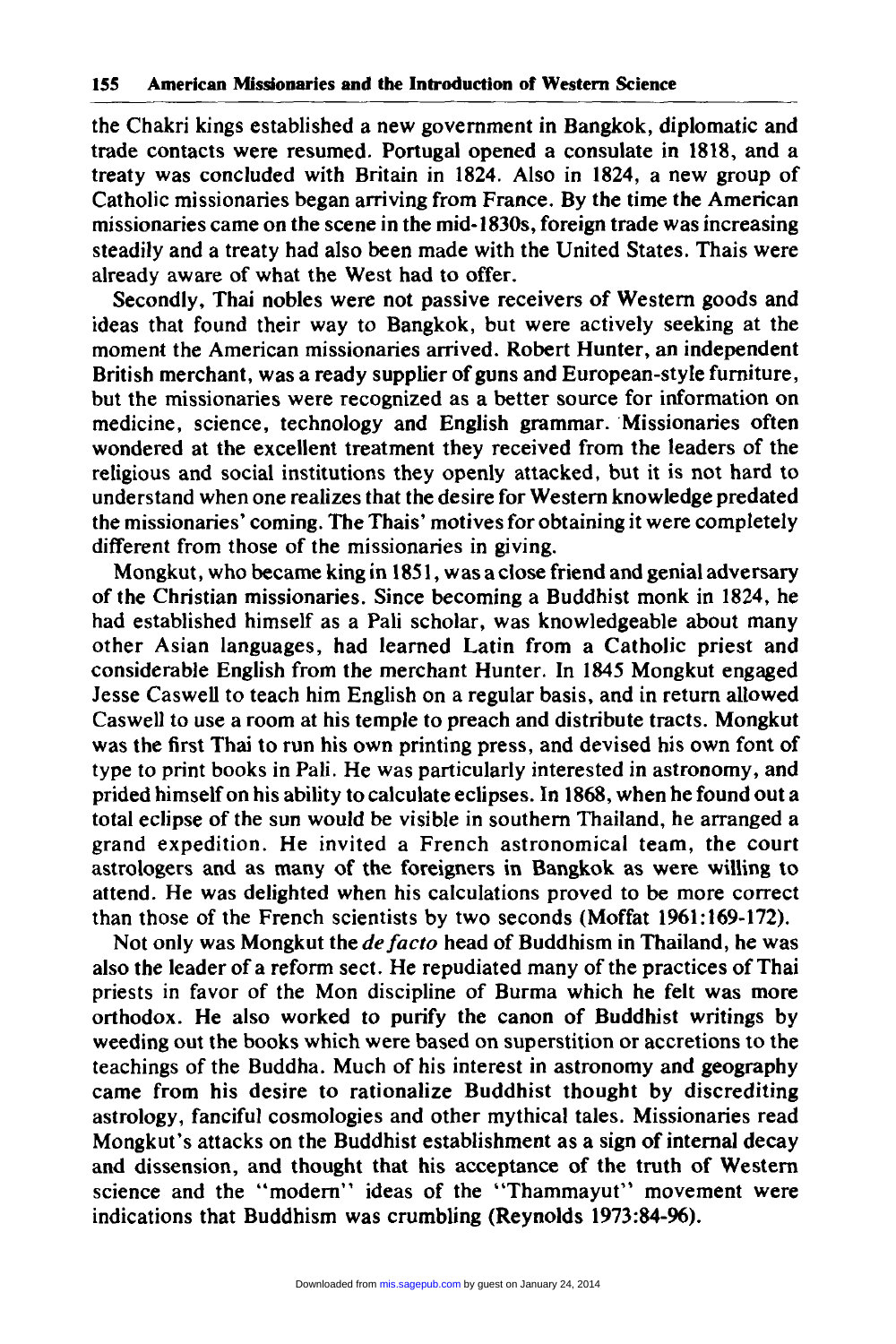Mongkut and other leaders wanted certain kinds of information from the West, which the missionaries could give them. The missionaries wanted freedom to preach their religion. Mongkut, believing that the missionaries would find few people to join their churches, considered it a bargain to let them travel, hold meetings and distribute tracts. He would listen patiently to their criticisms of Buddhism in order to get them to teach him English and astronomy, and **fill** him in on political affairs. The missionaries, assuming that these interests would lead him towards the Gospel, were more than willing to oblige, thinking they had the best of the deal. The results of this cooperation were **(1) a** small native Christian church in Thailand, and **(2)** a modem, Westernized, Buddhist nation-state.

Missionaries usually assumed that since they were the ones who felt the drive to go to other countries that the momentum for change came from them. Their failure to convert more people in Thailand had to be explained, then, in terms of what they had done wrong, such as lack of personal piety, not using the right strategies or not being patient enough. They continued to view Thai cordiality to Western ideas as evidence that the country would have to turn Christian sooner or later. Arthur Judson Brown, writing in **1925,** stated that the efforts of the Thai king to "fasten the fruits of Christian civilization to the dead tree of Buddhism" were well intended but would never fully succeed (Brown 1925:55). "Buddhist civilization" was to him an impossibility.

Another way to look at it, however, is that the Thai leaders knew exactly what they wanted and got it. Mongkut's reforms, which appeared to the missionaries to be inherently destructive to Buddhism, strengthened and purified it. Buddhism emerged more orthodox, yet fully responsive to the modem world. The adoption of Western modes of education, government and commerce made it possible for Thailand to retain its status as an independent nation. Christians were incorporated into Thai society in much the same way as other small groups who provided certain important functions. Brahmins conducted court rituals, Chinese did the **tax** farming and Moslems slaughtered meat for the Buddhists to eat; Christians ran schools and hospitals. By attaining a niche in the system Christian missionaries were simultaneously legitimized and rendered harmless.

#### **References Cited**

**Brown, Arthur Judson** 

**<sup>1925</sup>***The Expecfation ofSiorn* **New York: Board of Missions of the Presbyterian Church in the USA** 

#### **Cheek, M.R.**

**"Treatment of the Sick" in** *Siam and Luos as Seen by Our American Missionaries*  **Mary Backus (ed) Philadelphia: Presbyterian Board of Publications 1884** 

#### **Cort, Mary Lovine**

Siam, or, The Heart of Farther India New York: A.D.F. Randolph **1886** 

#### **Cowan. William L.**

**"The Role of Prince Chuthamani in the Mode[rnizing of Sia](http://mis.sagepub.com/)m"** *Journal ofthe Siam Society 55* **(Park 1):41-59 1967**